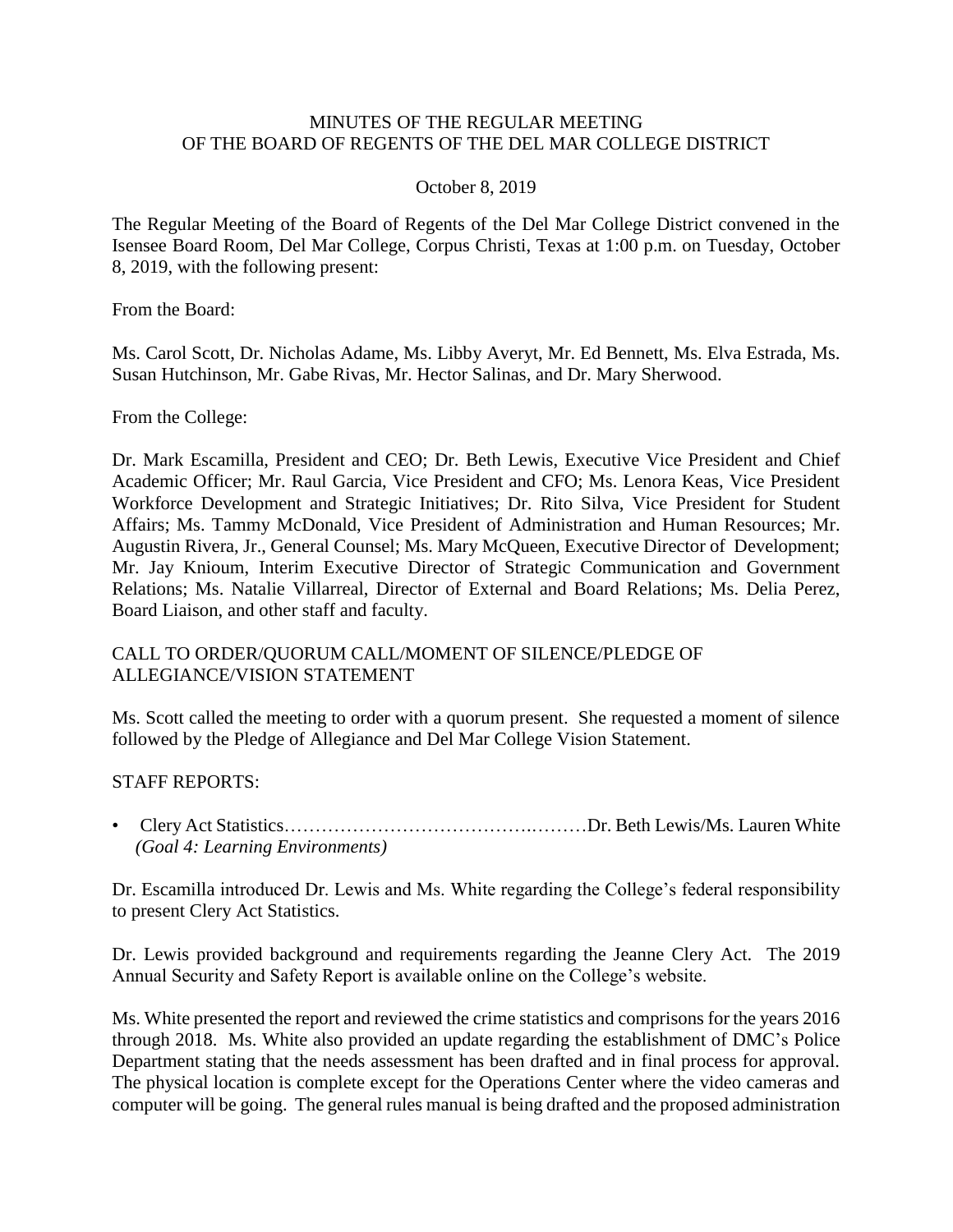structure required by TCOLE has been proposed. They are establishing a working relationship with Metrocom for 911 calls and also with Nueces County for housing of prisoners, if needed. Ms. White expects to submit all paperwork turned into the State in the next couple of months and have a licensing agreement in the first part of 2020.

Ms. White responded to questions from the Board of Regents.

• Enrollment [Update……………………………………………………………….Dr](https://Update������������������������.Dr). Rito Silva *(Goal 2: Recruitment and Persistence)* 

Dr. Escamilla introduced Dr. Silva and stated that the College is not in a funding cycle and this presentation is a snapshot of the activities occurring that affect the fall semester.

Dr. Silva reported that 12,205 is the preliminary number of students for Fall 2019. The all-time high number of students enrolled is 12,236 in Fall of 2010. There has been a steady increase over the last five years in enrollment except for 2017 which was the year of Hurricane Harvey. The two groups that are reported traditionally are the Viking Islander Program (VIP) and the Dual Credit Program. This year there are 182 students in the Viking Islander Program. Both institutions are very happy and supportive with this program and expect the program to grow. There are 2,543 dual credit students which encompasses 29 independent school districts and 36 high schools. This program has resulted in a great financial benefit for students and parents in our area.

Dr. Escamilla, Dr. Silva, Mr. Garcia and Mr. Joseph Ruiz, Director of Financial Aid, responded to questions from the Board of Regents.

• Write-Offs of Accounts [Receivables…………………………………………..Mr](https://Receivables����������������..Mr). Raul Garcia *(Goal 6: Financial Effectiveness and Affordability)* 

 Mr. Garcia stated that in accordance with College policy B4.20, he is recommending the writeoffs of receivables for financial reporting purpose valued at \$232,231. The receivables relate to operating activities from Fall 2015 to Summer 2016. The receivables represent less than 1% of the annual gross tuition and fee revenues. During the three-year period ending today, the College has attempted various collection efforts on these receivables that included student billing, sending collection letters and placing student account holds preventing the College from issuing student related records. A student account hold does remain in place until an outstanding financial obligation is paid in full.

Mr. Garcia and Dr. Silva responded to questions from the Board of Regents.

• Book Store [Update…………………………………………………………….Mr.](https://Update�����������������������.Mr) Raul Garcia *(Goal 6: Financial Effectiveness and Affordability)*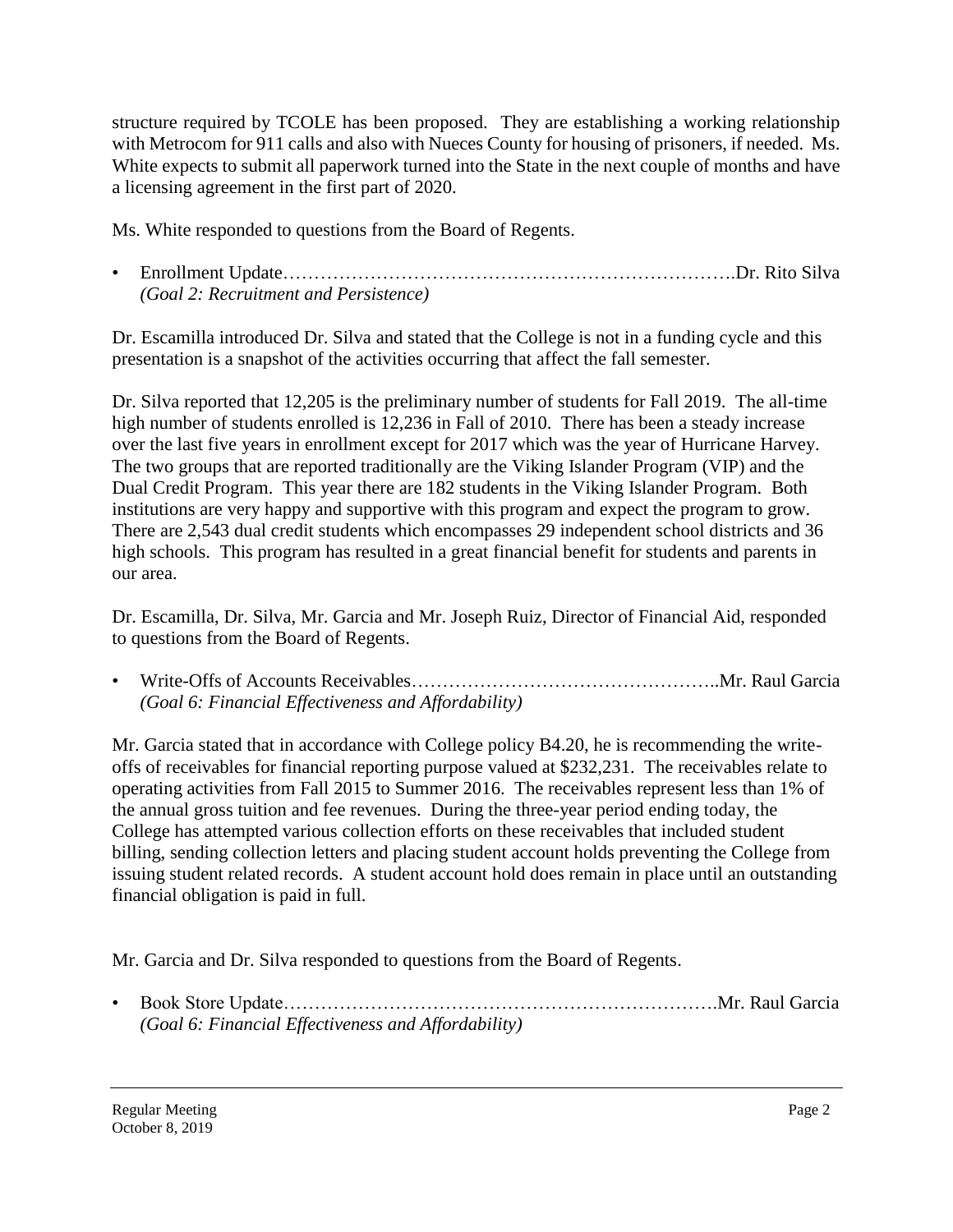that can be used with multiple technology devices. The College also received proposals from Mr. Garcia stated that a request for proposals for the management of the Del Mar College Bookstore Operations was issued on August 19, 2019. The College has completed the vendor selection process with a recommendation by unanimous vote of the committee to award the contract to Texas Book Company. Mr. Garcia elaborated on the terms of the contract and stated that the estimated commission for the seven-year period of the contract is projected at \$2,400,000 for the College. The next step will be to finalize the terms and conditions of the contract agreement. From a student affordability solution perspective, Texas Book Company offers the sale of used books, book rentals, and book buyback programs. Also, Texas Book Company has an all-inclusive access program which delivers a digital material eBook solution Follett and Barnes & Noble College. Each vendor was assessed on their financial health, textbook cost and price, operating concepts and financial considerations.

Mr. Garcia and Dr. Escamilla responded to questions from the Board of Regents.

• Review of Professional Service [Contracts……………………………….Ms](https://Contracts������������.Ms). Tammy McDonald *(Goal 6: Financial Effectiveness and Affordability and Goal 4: Learning Environments)* 

Ms. McDonald presented and reviewed the list of the professional service contracts. Ms. McDonald stated that there are provisions in place should there be a need for the College to extend contracts. A new item was added to reflect the contract with Fulton for Phase One of the Southside Campus.

Ms. McDonald and Mr. Alfonso responded to questions from the Board of Regents.

COLLEGE PRESIDENT'S [REPORT………………………………………...Dr.](https://REPORT���������������...Dr) Mark Escamilla

• U.S. Department of Education Grant – Project SENDA *(Goal 1: Completion)* 

Dr. Escamilla stated that the U. S. Department of Education awarded Del Mar College \$2,800,000 grant that will support advising for the College by way of Hispanic Serving Institutions Title V designated grant. The number of advisors on the campus is in the hundreds and Del Mar is one of the colleges that offers a Faculty Advising Model.

Dr. Escamilla congratulated the College and Project SENDA for the Title V grant.

• September 12, 2019: Gulf Coast Growth Ventures Site Tour and Groundbreaking Ceremony *(Goal 5: Workforce Development, Community Partnerships, and Advocacy)* 

Dr. Escamilla, Chair Scott, Regent Averyt, and Lenora Keas attended the September 12, 2019 Groundbreaking Ceremony at Gulf Coast Growth Ventures.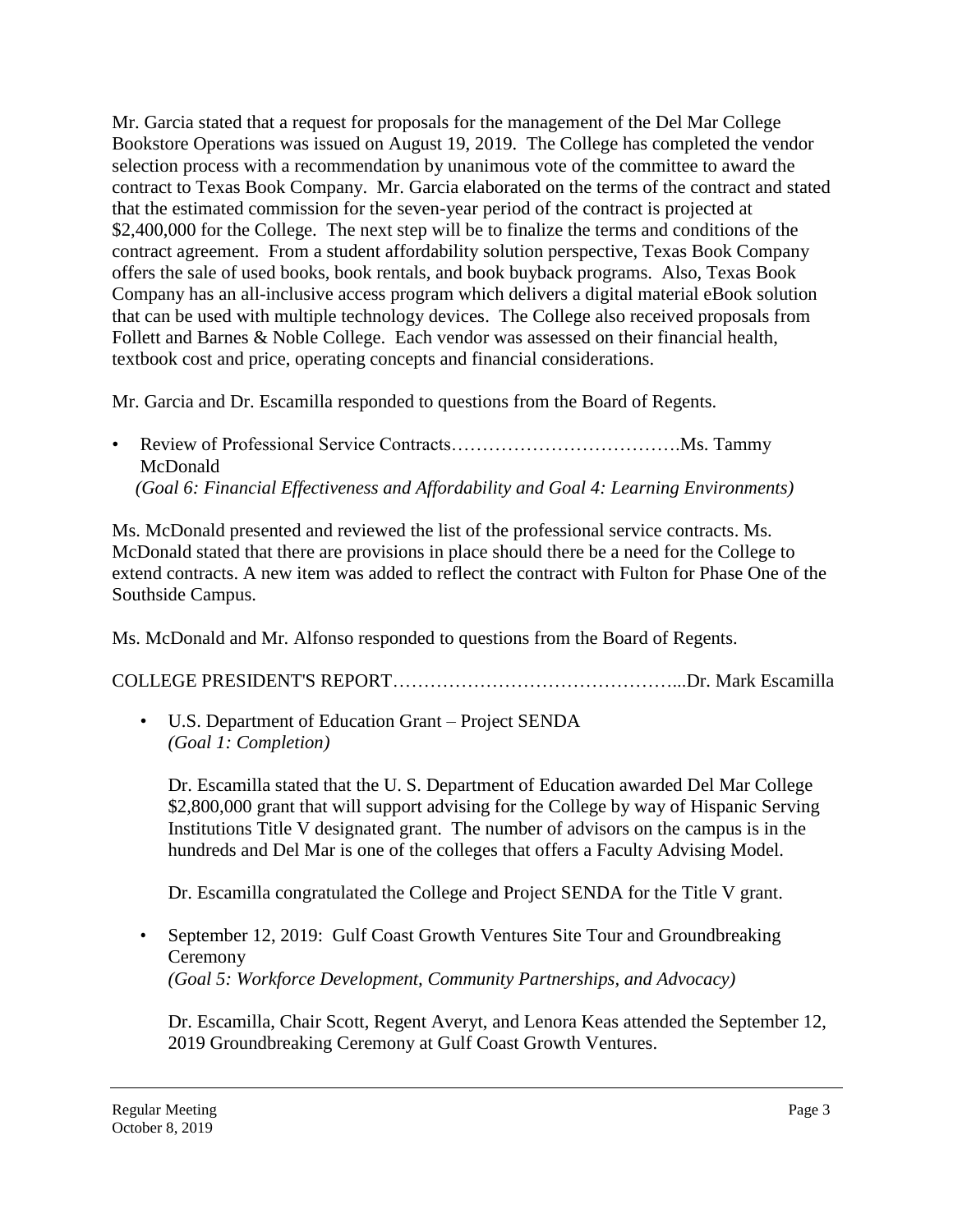September 17, 2019: DMC Creative and Scholarly Works *(Goal 4: Learning Environments)* 

Dr. Escamilla attended the DMC Creative and Scholarly Works which was also attended by many Regents. It was an opportunity to celebrate what some faculty and staff members do best and express their creative side.

# REGENT'S REPORTS:

# • Draft Policies for Discussion *(Goal 5: Workforce Development, Community Partnerships , and Advocacy)*

Chair Scott stated there have been a couple of requests from Regents to look at the Public Comment Policy. A draft policy was provided for review. Chair Scott went over a few of the proposed changes and updates to the Public Comment Policy. There was also discussion about a policy establishing a process for the Board to review policies on a regular basis. This item is directly related to the Board self-evaluation. These items will be on the agenda for adoption at next month's meeting.

Chair Scott, Dr. Escamilla and Mr. Rivera commented and responded to questions from the Board of Regents.

• Financial Board Training *(Goal 6: Financial Effectiveness and Affordability)* 

 being led by Lone Star College. The College has arranged for a webinar by Roland Chair Scott stated that this item is also related to the Board's self-evaluation in wanting to specifically address opportunities for the Board to have training in their fiduciary responsibilities. Chair Scott mentioned the session at the upcoming ACCT annual conference regarding five-year budget modeling, performance metrics, and board policy Gilmore, Senior Program Director at the Texas Higher Education Coordinating Board and he will provide specific training for the College's Regents which will be held on November 14, 2019 at 10 a.m. Mr. Garcia will present information at the December Board of Regents Meeting regarding the financial indicators and the new KPIs that are part of the strategic plan.

Chair Scott provided comments and responded to questions from the Board of Regents.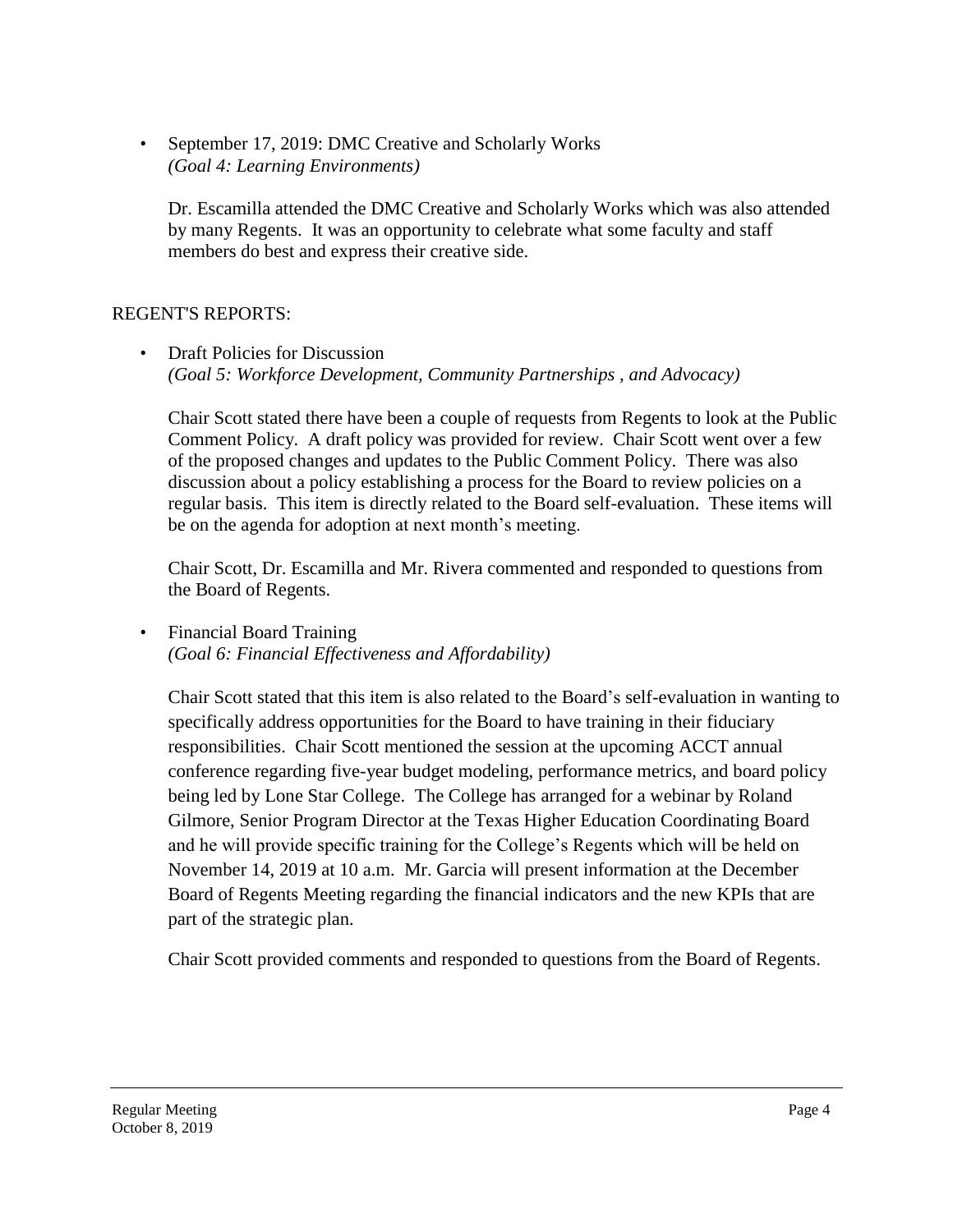# CONSENT AGENDA

#### CONSENT MOTIONS: *(At this point /he Board will vote on all motions not removed for individual consideration.)*

# ITEMS FOR DISCUSSION AND POSSIBLE ACTION:

- 1. Approval of Minutes: Called Meeting, August 27, 2019 Regular Board Meeting, September 10, 2019 *(Goal 5: Workforce Development , Community Partnerships, and Advocacy)*
- 2. Acceptance of lnvestments for September 2019 *(Goal 6: Financial Effectiveness and Affordability)*

Public comments for consent agenda items.

Regent Rivas made a motion to approve the Consent Agenda items. Dr. Sherwood seconded the motion. There was no further discussion from the Board. There were no public comments. . A voice vote was taken and the motion passed unanimously, 9-0, with Regents Scott, Adame, Averyt, Bennett, Estrada, Hutchinson, Rivas, Salinas, and Sherwood in favor.

## REGULAR AGENDA

 3. Discussion and possible action regarding the College's Quarterly Investment Report for the period ending August 31, [2019……………………………………….Mr](https://2019���������������.Mr). Raul Garcia *(Goal 6: Financial Effectiveness and Affordability)* 

Mr. Garcia introduced David McElwain from Patterson & Associates. Mr. McElwain reviewed the Quarterly Investment Report for period ending August 31, 2019. He stated that it has been a challenging year for the financial markets and although the US remains the healthiest economy in the world, it too is slowing. He provided detailed information relating to the global economy.

Mr. McElwain reviewed the make up of the entire portfolio; provided an overview of pooled funds, with Total Fiscal Year Earnings of \$2,127,319; and the Series 2016, 2017, and 2018 Tax Bond Funds with Total Fiscal Year Earnings of \$3,482,498.

Mr. McElwain responded to questions from the Board of Regents.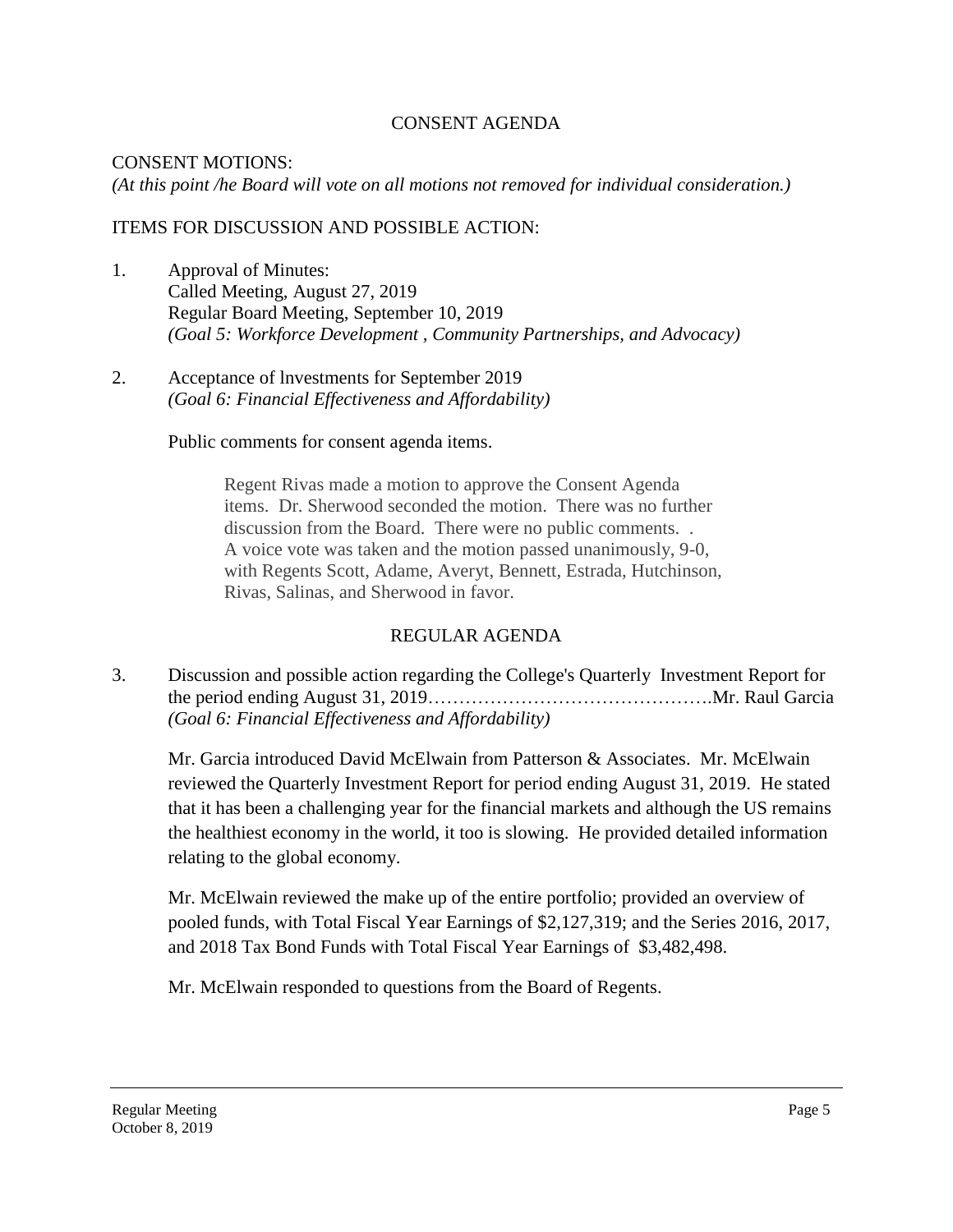Regent Bennett made a motion to accept the College's Quarterly Investment Report. Regent Salinas seconded the motion. There was no further discussion from the Board. There were no public comments. A voice vote was taken and the motion passed unanimously, 8-0, amongst Regents present, with Regents Scott, Adame, Averyt, Bennett, Estrada, Hutchinson, Rivas, and Salinas in favor. (Dr. Sherwood was temporarily out of the room).

 and the FY 2019 Annual Internal Audit [Report………………….Ms](https://Report�������.Ms). Tammy McDonald 4. Discussion and possible action related to acceptance of the FY 2020 Internal Audit Plan *(Goal 4: Learning Environments)* 

Ms. McDonald stated that Dan Graves with Weaver would present the Fiscal Year 2020 Internal Audit Plan and the Fiscal Year 2019 Annual Internal Audit Report. It is a requirement to submit the Internal Audit Report to the State Auditor's Office, Governor's Office – Budget and Policy Division, and Legislative Budget Board by November 1, 2019. Also, the Fiscal Year 2020 Internal Audit Plan and Fiscal Year 2019 Annual Internal Audit Report must be posted on Del Mar College's website by November 1, 2019.

Mr. Graves reported that the format prescribed by the State Auditor's Office includes:

- Compliance with Texas Government Code 2102.015
- Internal Audit Plan for Fiscal Year 2019
- Consulting Services and Nonaudit Services Completed
- External Quality Assurance Review
- Internal Audit Plan for Fiscal Year 2020
- External Audit Services performed for the College
- Reporting Suspected Fraud and Abuse

The 2020 Internal Audit Plan, Grants Management and Special Projects (as requested) are categories that are planned for an internal audit and consulting for 2020.

In the Fiscal Year 2019 Internal Audit Report, there will be a follow-up verify corrective action for Admissions/Registrar, Accounts Payable and Disbursements, Financial Aid, Human Resources Administration, Grants Managements, IT General Controls, Student Services, and Purchasing.

Mr. Graves responded to questions from the Board of Regents.

Regent Hutchison made a motion to adopt the College's Fiscal Year 2020 Internal Audit Plan and Fiscal Year 2019 Annual Internal Audit Report. Regent Estrada seconded the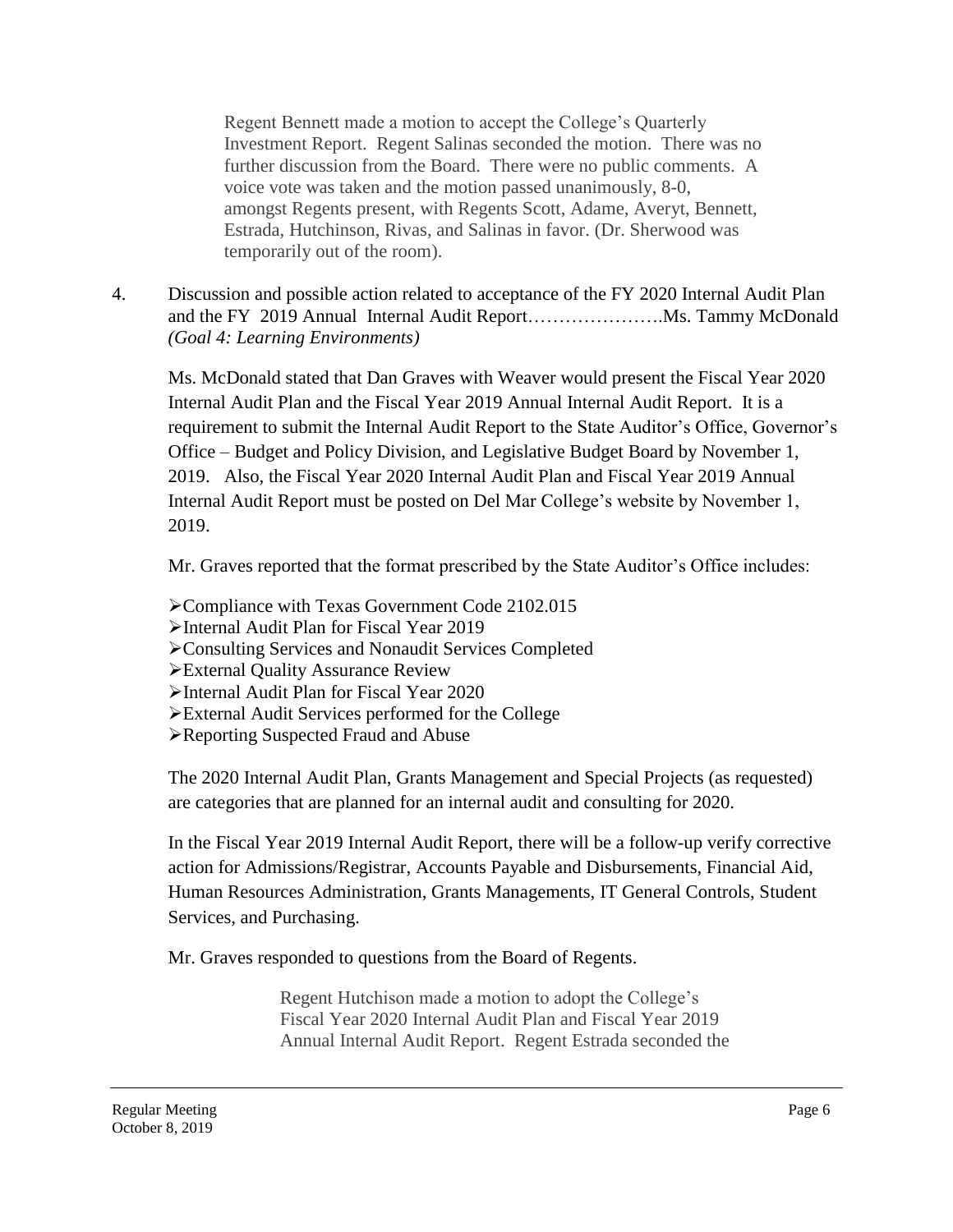motion. There was no further discussion from the Board. There were no public comments. A voice vote was taken and the motion passed unanimously, 9-0, with Regents Scott, Adame, Averyt, Bennett, Estrada, Hutchinson, Rivas, Salinas, and Sherwood in favor.

5. Discussion and possible action regarding the College's Quarterly Financial Report for the period ending August 31, 2019……………………………………………Mr. Raul Garcia *(Goal 6: Financial Effectiveness and Affordability)* 

Mr. Garcia stated that the total revenues are within the planned budget. Mostly the revenue came in better than expected relative to the planned budget due to improved yields on investments as previously presented by David McElwain. The tuition and fees revenues came in better than expected relative to the planned budget due to increased enrollment, Continuing Education and Corporate Contract Services.

Expenditures are below the planned budget mainly driven by benefit cost. The unspent contingency is \$1,900,000 for a total of \$6,400,000 net income for the period ending August 31, 2019. Mr. Garcia reminded all that the audit has not been completed so there may be some adjustment moving forward but there will be more to come once the audit process is concluded.

Mr. Garcia reviewed the Balance Sheet – Current Operating Funds.

Mr. Garcia reported that he spoke with Dave Gordon from Estrada, Hinojosa  $\&$ Company and Mr. Gordon described the College's bonds as investment grade due to its high ratings of AA2 from Moody's and AA2+ from Fitch. This rating exemplifies how the College manages its financial statement and the strength of the balance sheet as well.

Mr. Garcia, Ms. Lenora Keas and Dr. Escamilla responded to questions from the Board of Regents.

> Regent Rivas made a motion to accept the College's Quarterly Financial Report. Regent Bennett seconded the motion. There was no further discussion from the Board. There were no public comments. A voice vote was taken and the motion passed unanimously, 9-0, with Regents Scott, Adame, Averyt, Bennett, Estrada, Hutchinson, Rivas, Salinas, and Sherwood in favor.

6. Discussion and possible action related to "B" Policy revisions and additions for Board review and approval and notification of "A" procedure revisions

……………………………………………………Ms. Tammy McDonald/Dr. Beth Lewis *(Goal 5: Workforce Development, Community Partnerships, and Advocacy)*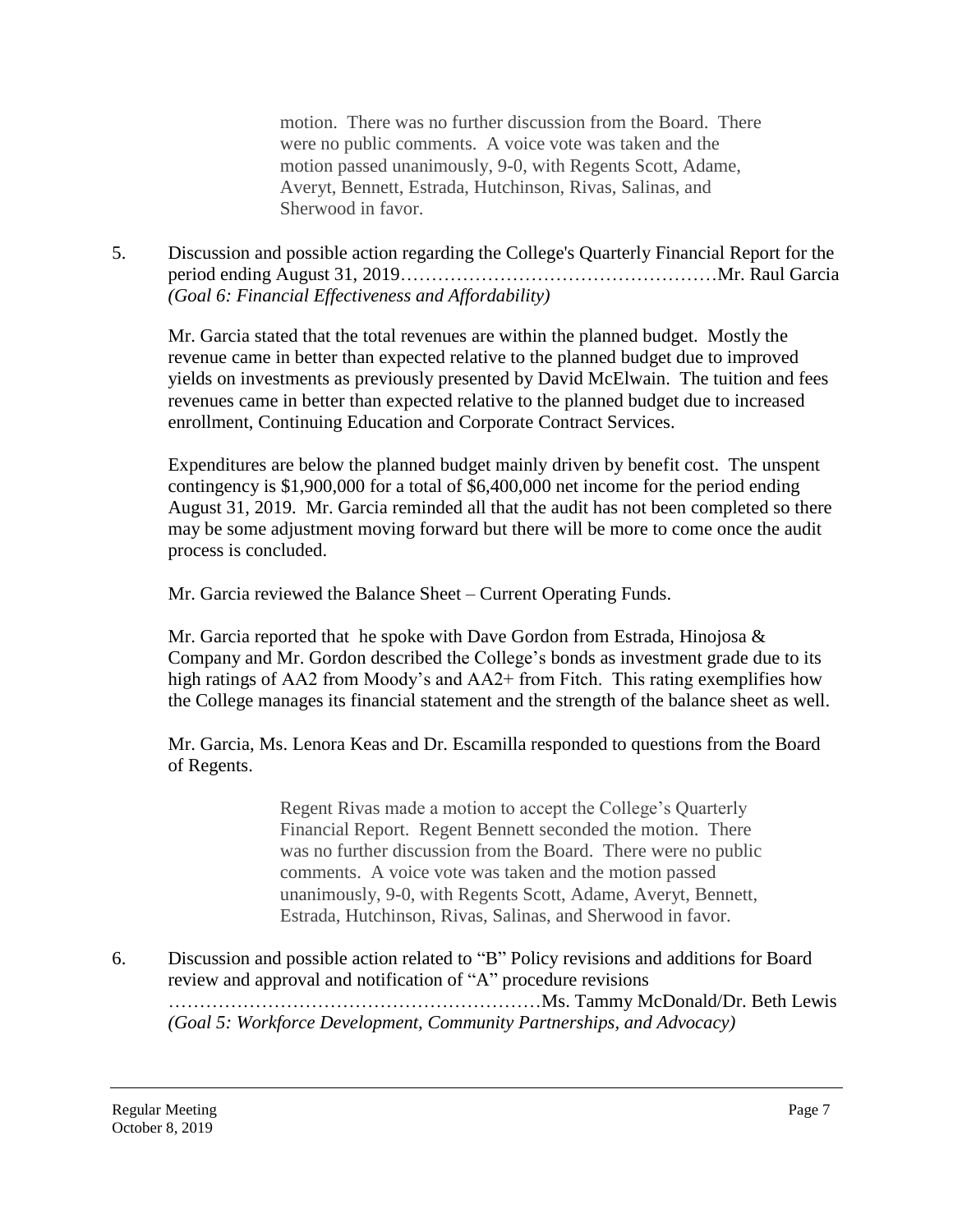Ms. McDonald stated that the policy revisions will have a lot of moving parts. The policy work is a continuation of the College's SACSCOC reaffirmation efforts to clarify and better align with current SACSCOC standards.

Dr. Lewis reviewed the proposed revisions in the B Policies regarding Faculty.

Ms. McDonald reviewed the proposed B7 Policies regarding Student Complaint Policy and Standards of Student Conduct Policy.

The following are for revisions to current policy:

•B4.1.1 Cash Reserves

•Chapter 6 – Faculty Various Board "B" Policies for review and approval and notification of Administrative "A" procedure revisions

•B7.12 Student Complaint Policy for review and approval. And notification of various Administrative "A" procedure revisions related to B7.12.

•B7.13 Standards of Student Conduct Policy Various Board "B" sections for review and approval and notification of various Administrative "A" procedure revisions related to B7.13.

The following is a new policy:

•B7.29.4 Graduating from Del Mar College.

Dr. Escamilla, Ms. McDonald, and Dr. Lewis responded to questions by the Board of Regents.

> Regent Adame made a motion to accept the "B" Policy revisions and addition. Regent Rivas seconded the motion. There was no further discussion from the Board. Dr. Jim Klein with the Social Sciences Department made a public comment regarding this agenda item. A voice vote was taken and the motion passed unanimously, 9-0, with Regents Scott, Adame, Averyt, Bennett, Estrada, Hutchinson, Rivas, Salinas, and Sherwood in favor.

GENERAL PUBLIC COMMENTS (Non-Agenda Items) - 3-minute time limit

Jack Gordy: General public comment concerning the April 10, 2019 Board of Regents meeting.

 Dr. James Klein: General public comment to introduce Professor Kezia Strite Ruiz who is the new incoming President of the Local Chapter of the American Association of University Professors.